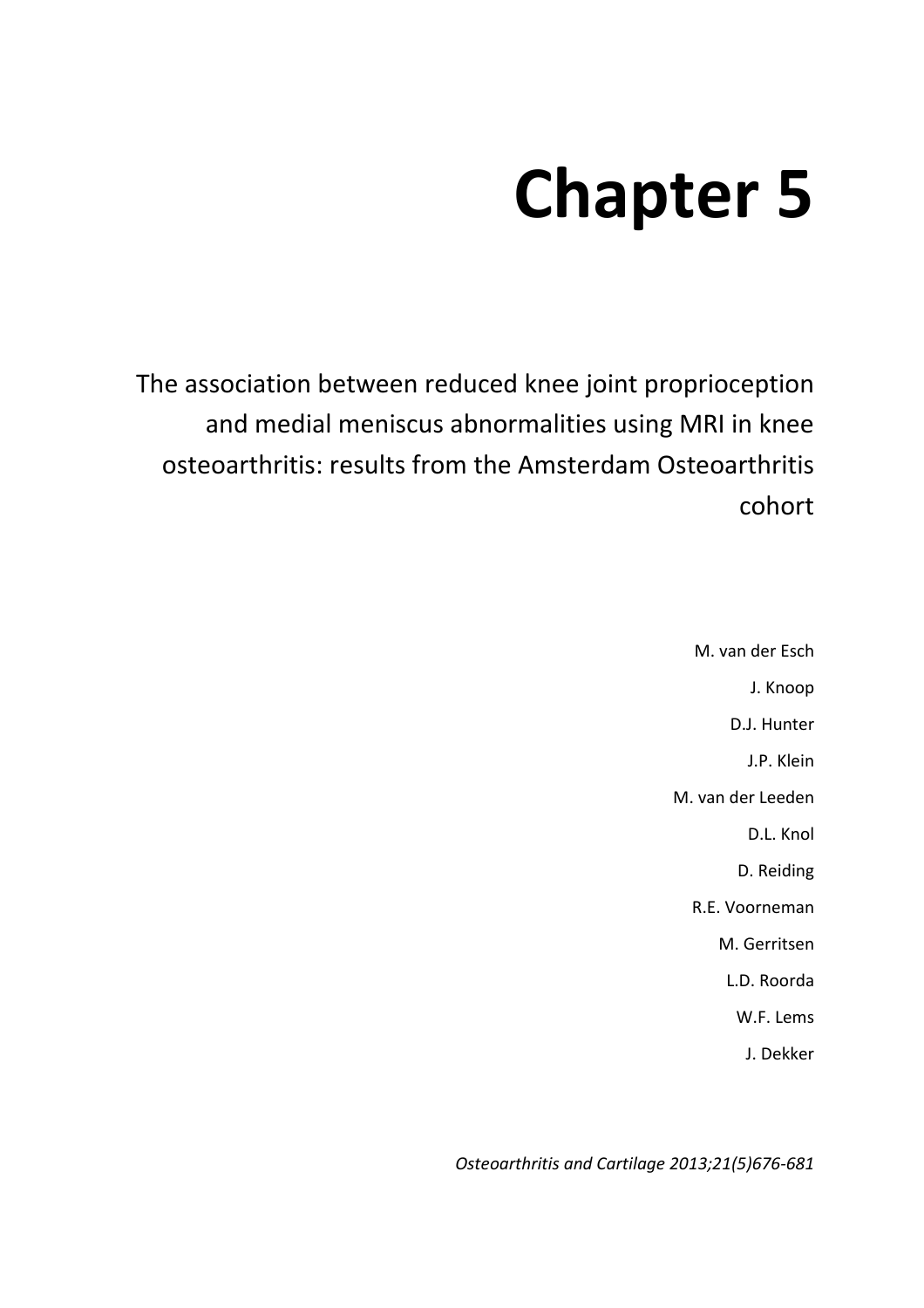## **Abstract**

*Background.* Osteoarthritis (OA) of the knee is characterized by pain and activity limitations. In knee OA, proprioceptive accuracy is reduced and might be associated with pain and activity limitations. Although causes of reduced proprioceptive accuracy are divergent, medial meniscal abnormalities, which are highly prevalent in knee OA, have been suggested to play an important role. No study has focussed on the association between proprioceptive accuracy and meniscal abnormalities in knee OA.

*Objective.* To explore the association between reduced proprioceptive accuracy and medial meniscal abnormalities in a clinical sample of knee OA subjects.

*Methods.* Cross-sectional study in 105 subjects with knee OA. Knee proprioceptive accuracy was assessed by determining the joint motion detection threshold in the knee extension direction. The knee was imaged with a 3.0 T magnetic resonance (MR) scanner. Number of regions with medial meniscal abnormalities and the extent of abnormality in the anterior and posterior horn and body were scored according to the Boston-Leeds Osteoarthritis Knee Score (BLOKS) method. Multiple regression analyses were used to examine whether reduced proprioceptive accuracy was associated with medial meniscal abnormalities in knee OA subjects.

Results. Mean proprioceptive accuracy was 2.9<sup>o</sup> ± 1.9<sup>o</sup>. Magnetic resonance imaging (MRI)detected medial meniscal abnormalities were found in the anterior horn (78%), body (80%), and posterior horn (90%). Reduced proprioceptive accuracy was associated with both the number of regions with meniscal abnormalities (*P*<0.01) and the extent of abnormality (*P*=0.02). These associations were not confounded by muscle strength, joint laxity, pain, age, sex, body mass index (BMI), and duration of knee complaints.

*Conclusion.* This is the first study showing that reduced proprioceptive accuracy is associated with medial meniscal abnormalities in knee osteoarthritis. The study highlights the importance of meniscal abnormalities in understanding reduced proprioceptive accuracy in persons with knee OA.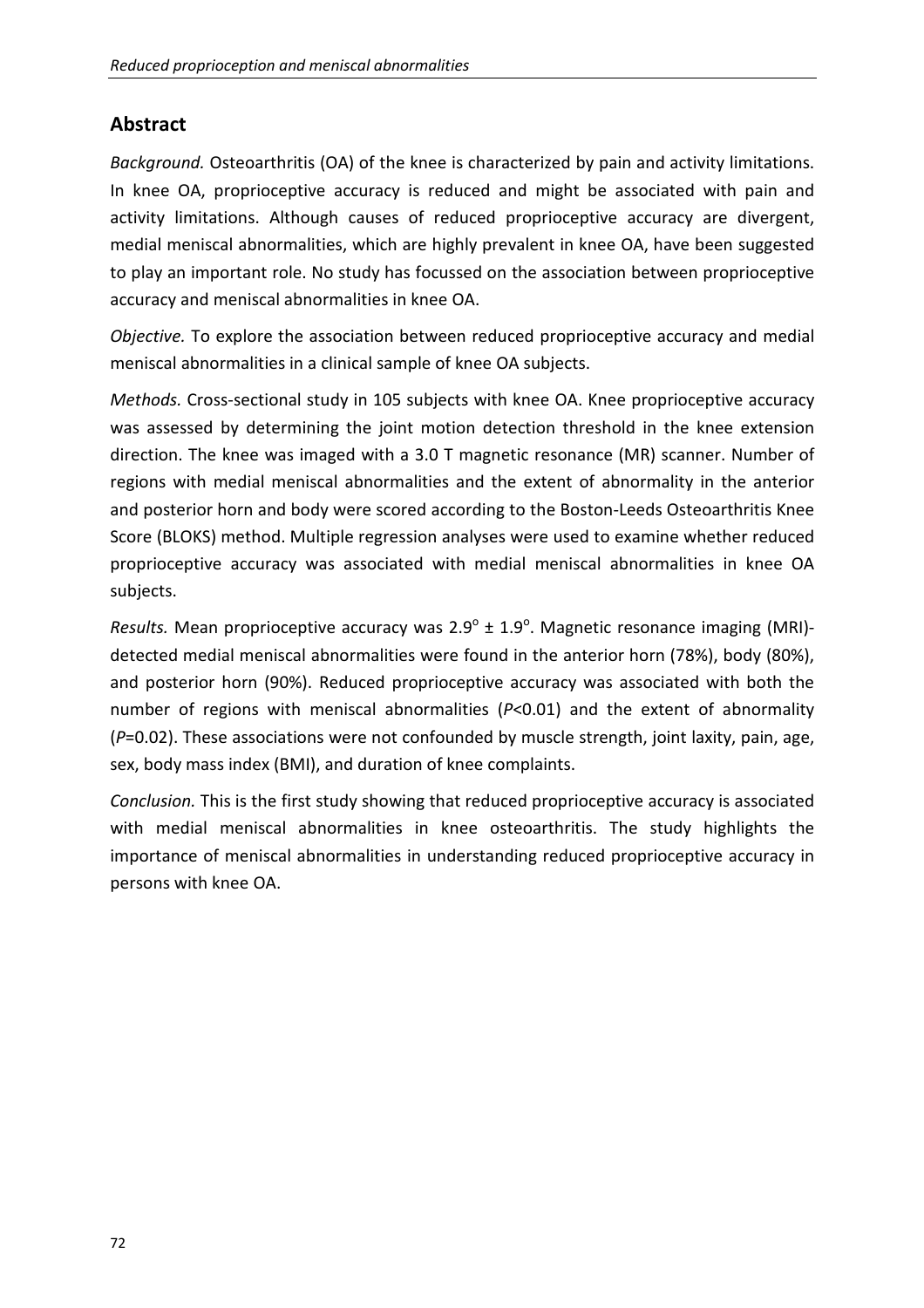### **Introduction**

Osteoarthritis (OA) of the knee involves many tissues, such as cartilage, bone, menisci, and the synovial membrane (1-4). Clinical characteristics of the disease are joint pain and activity limitations (5). Reduced joint proprioceptive accuracy might be associated with pain and activity limitations (6-10). Although causes of reduced joint proprioceptive accuracy are divergent, meniscal abnormalities have been suggested to play an important role (11-13). As far as we are aware, the direct association between reduced knee joint proprioceptive accuracy and meniscal abnormalities has not yet been demonstrated in persons with knee OA.

Proprioceptive accuracy in knee OA is reduced and not well understood (9,10). Key factors that may affect proprioceptive accuracy in knee OA are: impaired articular mechanoreceptors, muscle weakness through reduced γ-motor neuron activation with reduced muscle spindle sensitivity, OA-related inflammation and effusion, and concomitant abnormalities to the anterior cruciate ligament or meniscus (9,10).

Meniscal abnormalities (i.e., tears or maceration) have been found in up to 80% of knees with OA (2-4). Meniscal abnormalities affect the load transmission of the knee in at least 2 ways: 1) through alteration of the morphology and anatomical structure of the meniscus, and 2) by impairing the mechanoreceptors of the knee (2,12). Studies focusing on the mechanical properties of the menisci have found that the most substantive strains and the highest load (70%) are in the medial meniscus (14-16). In the medial meniscus, the mechanoreceptors are located in the outer rim, which is firmly attached to the capsule and the coronary (collateral) ligaments, where mechanoreceptors are also found (17,18). In contrast, the lateral meniscus is only attached to the coronary ligaments, not to the capsule and contains less mechanoreceptors (19). Therefore, it could be expected that a medial meniscal abnormality might reduce the number of mechanoreceptors, as well as impair mechanoreceptor function, thereby affecting proprioceptive accuracy. This effect may be bidirectional. Reduced proprioceptive accuracy may lead to meniscal damage due to impaired neuromuscular control and thereby knee instability. Instability may increase the strains and load on the medial meniscus with a high risk for damage, leading to a self-perpetuating cycle (20). The first step in studying this self-perpetuating cycle is by examining the relationship between proprioceptive accuracy and meniscal abnormality, which will improve knowledge regarding reduced proprioceptive accuracy. Therefore, the aim of this study was to explore the association between reduced proprioceptive accuracy and medial meniscal abnormality in a clinical sample of persons with knee OA.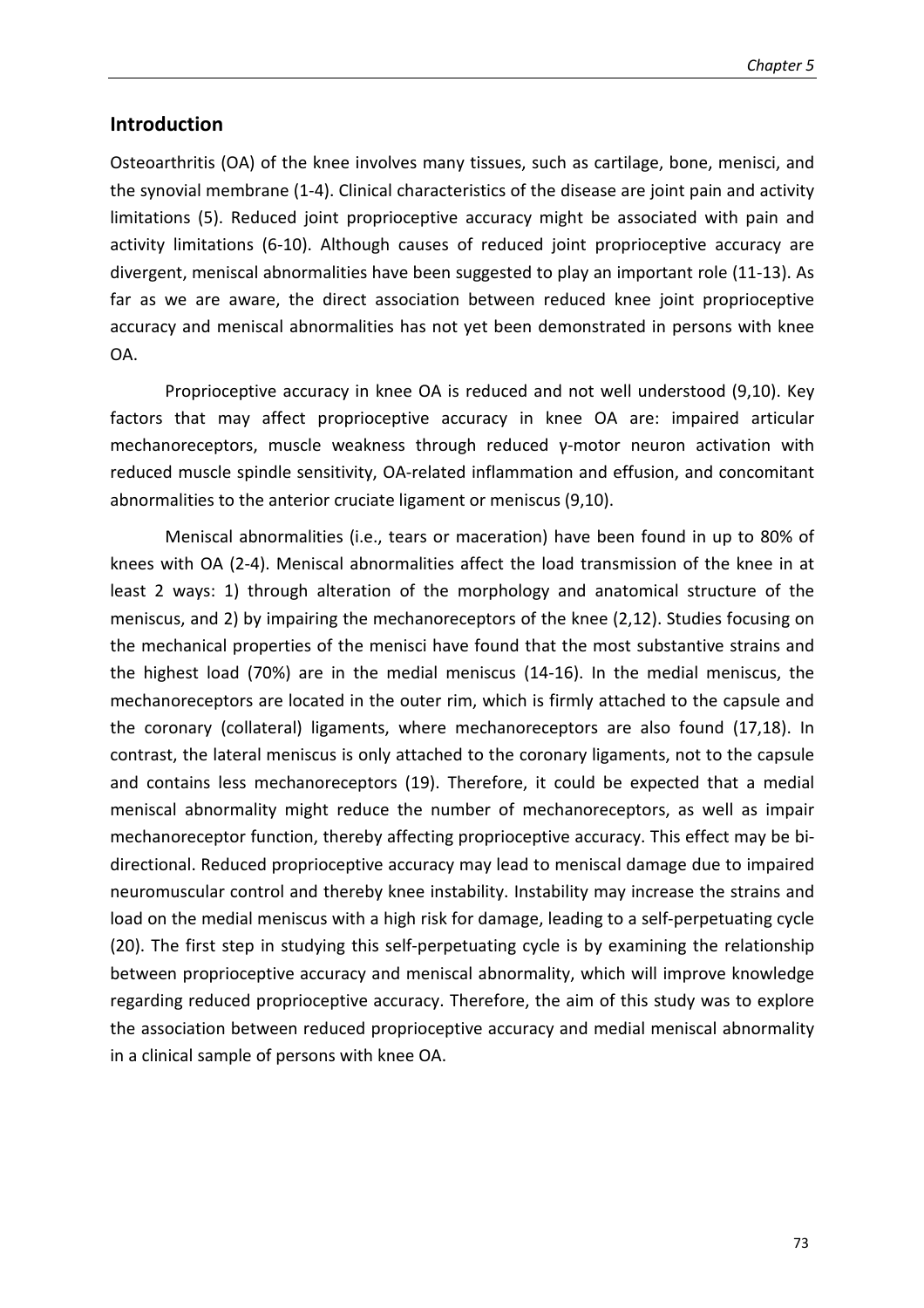## **Methods**

#### *Subjects*

For the present study, participants were recruited from a randomized controlled trial (STABILITY-trial) from January 2010 to August 2011(21,22). This trial was embedded in the Amsterdam Osteoarthritis (AMS-OA) cohort, a cohort of subjects with OA of the knee and/or hip who are referred to a specialized clinic (Reade, center for rehabilitation and rheumatology, Amsterdam, The Netherlands) (21,22). Inclusion criteria were clinical knee OA diagnosis according to the American College of Rheumatology criteria (23), age between 40 and 75 years, biomechanically assessed and/or self-reported knee instability, and written informed consent (21,22). Exclusion criteria were total knee arthroplasty, any form of arthritis other than OA, comorbidities affecting daily functioning, severe knee pain (numeric rating scale (NRS) > 8) and contra-indication for magnetic resonance imaging (MRI) (e.g., pacemaker, claustrophobia). The study was approved by the Slotervaart Hospital/ Reade, Institutional Review Board. All measurements were scheduled prior to the start of an exercise program.

#### *Measures*

*Knee joint proprioception.* Proprioception was assessed in a knee joint motion detection task, expressed as the joint motion detection threshold. A device was used that provided knee angular displacement in extension and precise measurement of the angular displacement with a resolution of  $0.1^{\circ}$  (Fig. 1). This method of assessment has been described in previous studies (6,24). The angular displacement between the starting position and the position at the instant of pushing a stop button was recorded. The threshold for detection of knee joint movement was defined as the difference, in degrees, between the actual onset of motion and the subject's detection of knee joint position change or motion. High joint motion detection threshold meant a great difference between the actual onset of motion and the subject's detection and expressed poor proprioceptive accuracy. The mean joint motion detection threshold from 3 measurements was used for analyses. ICCs for intrarater reliability for the assessment of participants with and without OA by a single experienced tester were 0.91 and 0.86, respectively (24). The within-rater minimal detectable difference (MDD) was 6.26<sup>°</sup> and the between-rater MDD was 5.90<sup>°</sup> respectively, in subjects with knee OA (24)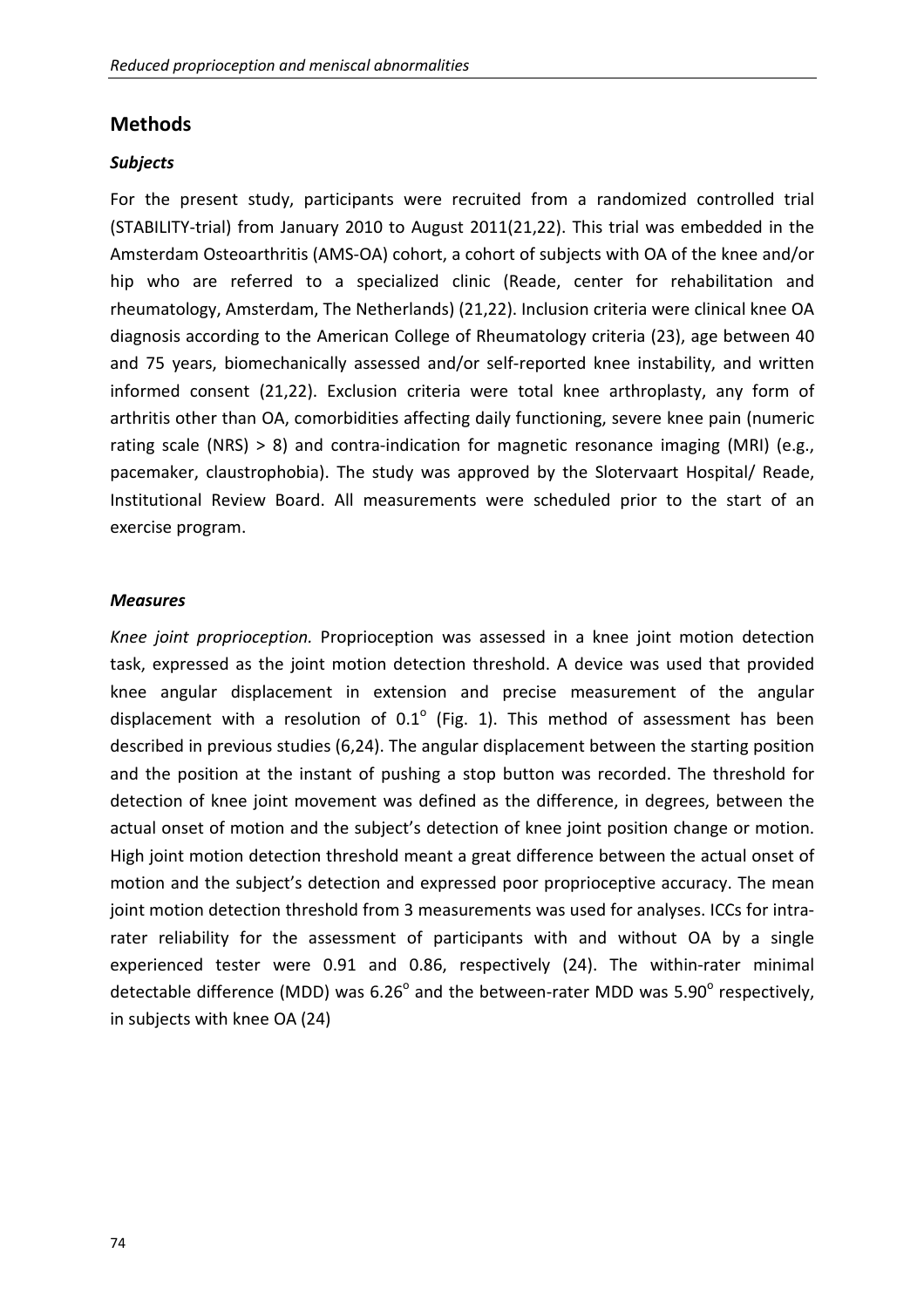

Fig. 1. Experimental setup for the assessment of knee joint proprioception, showing the measurement chair control mechanism, handheld button, air splints, and footrest (the moving component of the apparatus)

*Magnetic resonance (MR) imaging.* MRI scans were performed of the knee that was clinically diagnosed with knee OA (in unilateral knee OA) or of the knee with most severely affected daily activities (in bilateral knee OA). Knees were imaged by a 3.0 T whole body MR scanner (General Electric Medical Systems, Milwaukee, WI) using a phased array knee coil. The MRI examination included 5 sequences. The first sequence was a sagittal proton densityweighted turbo spin-echo with fat suppression (slice thickness 3 mm; interslice gap 0.3 mm; repetition time (TR) 3480 ms; echo time (TE) 42 ms; turbo factor 8; matrix 384x256). The second sequence was a sagittal T1-weighted turbo spin-echo (slice thickness 3 mm; interslice gap 0.3 mm; TR 760 ms; TE 14 ms; turbofactor 2; matrix 384x256). The third sequence was a coronal T2-weighted turbo spin-echo with fat suppression (slice thickness 3mm; interslice gap 0.3 mm; TR 5800 ms; TE 85 ms; turbo factor 15; matrix 384x256). The fourth sequence was a sagittal combined multi-echo gradient echo (MERGE; thickness 3.5 mm; interslice gap 0.3 mm; TR 973 ms; excitation angle 20 degrees; matrix 352x224). The last sequence was a coronal combined multi-echo gradient echo (MERGE; thickness 3.0 mm; interslice gap 0.5 mm; TR 854 ms; excitation angle 20 degrees; matrix 352x224). For meniscal scoring, all 5 sequences were used, particularly the second and third sequences.

MRI medial meniscal abnormality was assessed following a commonly used scoring method, the Boston-Leeds Osteoarthritis Knee Score (BLOKS) (25,26), by a radiologist (JPK) with 27 years of musculoskeletal radiology expertise who was blinded to the participants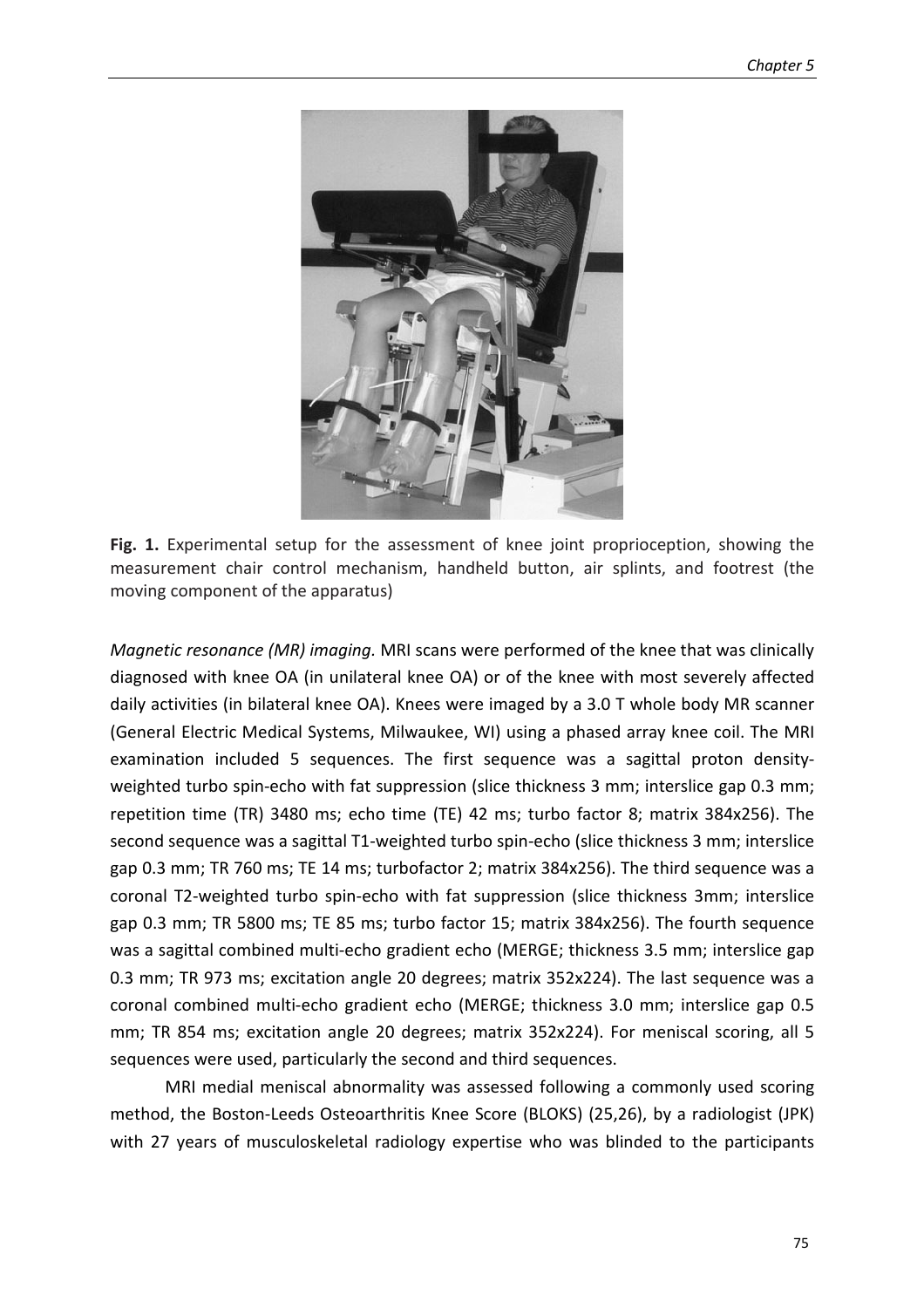clinical characteristics. Intra-observer reliability was found to be good in 15 participants (ICC=0.82).

The medial meniscus was divided into 3 regions: anterior horn, body and posterior horn. The extent of meniscal abnormality was scored as follows: normal, signal only, vertical tear, horizontal tear, complex tear, root tear, and maceration. A signal only was indicated as a signal within the meniscus which did not extend to an articular surface. A tear was indicated as high signal intensity within the meniscus that extended to 2 meniscal surfaces. Maceration indicated loss of overall normal morphological appearance of the meniscus as well as an associated increased diffuse signal in the meniscal tissue.

Two meniscal abnormality scores were used in statistical analyses. First, the number of regions (ranging from 0 to 3 regions) of the medial meniscus with an abnormality was scored. Second, meniscal abnormality extent was scored as follows: 0=no abnormality, 1=signal only, 2=tear (including vertical, horizontal, complex or root tear) and 3=maceration. The highest score of meniscal abnormality extent of the 3 regions was used in analyses.

In addition, medial meniscal extrusion relative to medial tibia margin and anterior extrusion were scored as follows:  $0 = 2$ mm,  $1 = 2-2.9$  mm,  $2 = 3-4.9$  mm and  $3 = 5$  mm.

*Other variables. Muscle strength.* Muscle strength of the left and right leg was measured isokinetically (EnKnee, Enraf-Nonius, Rotterdam, Netherlands) at  $60^{\circ}/$ second (6,27). The mean muscle torque (i.e., extension and flexion) per leg was calculated to obtain a measure of overall leg muscle strength (Nm). For the analyses, individual mean muscle strength was divided by the subject's body weight for a normalized measure (Nm/kg).

*Knee joint laxity.* Joint varus-valgus laxity was measured as the total movement in the frontal plane during varus-valgus load in a non-weight bearing position (27). The mean of 3 measurements (degrees) was calculated for each knee.

*Pain.* Knee pain over the past week was assessed by an 11 point NRS (0-10), with higher scores representing more pain. Subjects were asked: what was your pain rating on average over the past week?

*Radiography.* Radiographs of the knee were scored in a blinded fashion by an experienced radiologist. The grading scale proposed by Kellgren & Lawrence (K/L) was used to determine Radiographic Osteoarthritis (ROA) (28). Weightbearing, anterior-posterior radiographs of the knee joints were obtained following the Buckland-Wright protocol (29).

*Demographics.* A series of demographic variables were obtained including age, sex, height, weight, body mass index (BMI), and duration of complaints. For the analyses, age, BMI, and duration of complaints were used as continuous variables.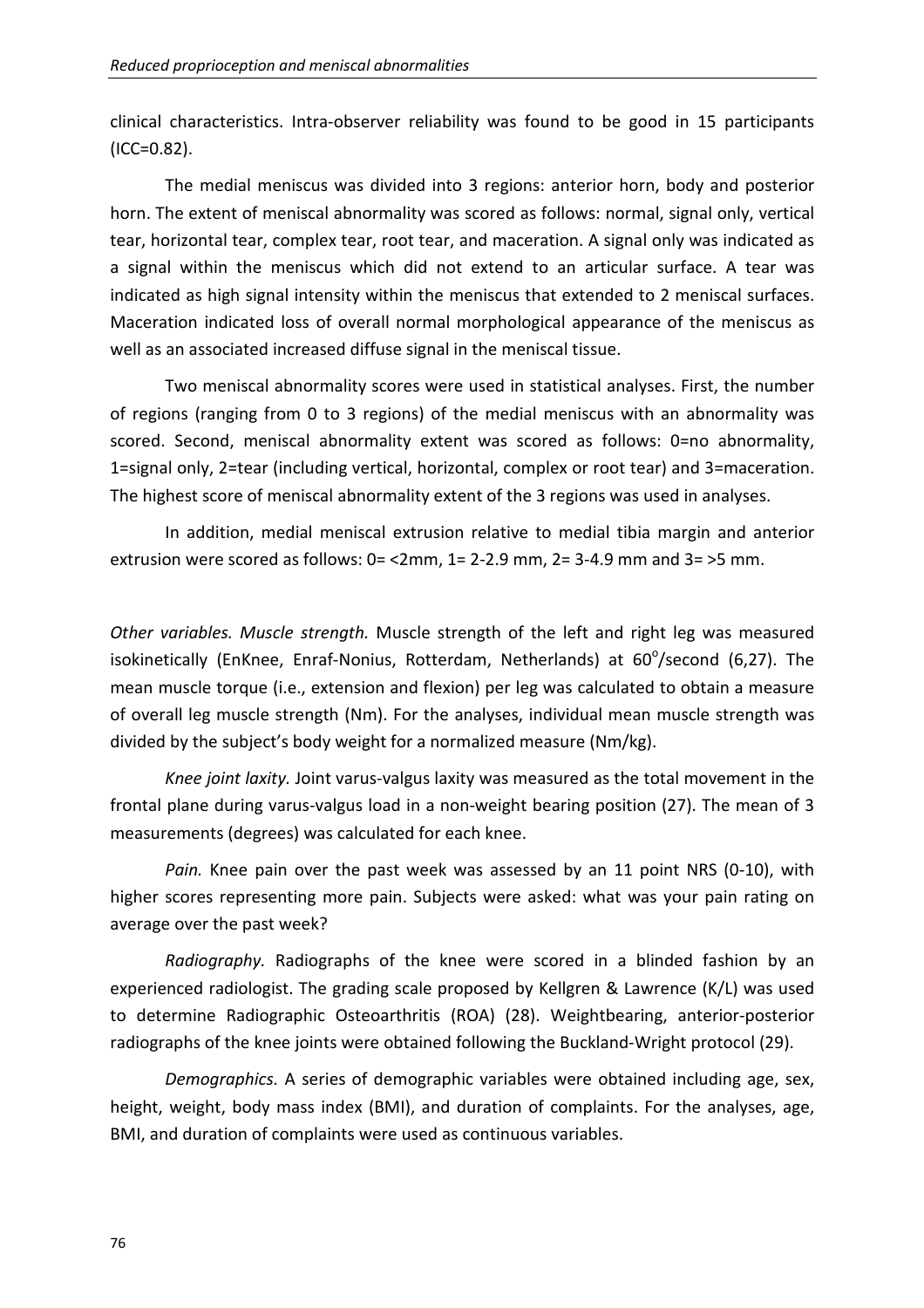#### *Statistical analysis*

Data of knee-specific variables were used from the index knee, which was the knee of which MRI had been obtained (i.e., knee diagnosed with clinical OA in unilateral knee OA or participant-reported knee most severely affecting daily activities in bilateral knee OA). First, descriptive statistics (mean±SD or *n*, %) of the index knee were obtained. Second, analysis of variance was used to check for linearity of the associations between proprioceptive acuity and the MRI detected number of regions with meniscal abnormality and the extent of meniscal abnormality. Third, in order to assess the relationship between proprioceptive accuracy (joint motion detection) and MRI meniscal abnormality in knee OA 2 simple linear regression analyses were performed. The dependent variable was proprioceptive accuracy in degrees. The independent variable was the meniscal abnormality score, which was in model 1: number of regions with an abnormality (ranging from 0-3 regions) and in model 2: abnormality extent (ranging from 0-3, with 0=none; 1=signal only; 2=meniscal tear; 3= macerated meniscus). Results of the regression analyses are expressed as unstandardized (B) regression coefficients that represent the associations between proprioceptive accuracy and the number of regions with a meniscal abnormality and the extent of meniscal abnormality. Fourth, in multiple regression analyses, the dependent variable was proprioception in degrees and the independent variables were the meniscal abnormalities (model 1: number of regions with an abnormality, model 2: extent of abnormality). In both models muscle strength, joint laxity, pain, age, sex, BMI, and duration of complaints were included as covariates. Background knowledge identified these covariates as potentional confounders, according to the confounder selection method by Greenland (30). When with stepwise addition of covariates the regression coefficient of the number of regions with an abnormality or the regression coefficient of the extent of abnormality was not changed by 10%, these covariates were deemed insignificant to the outcome and were excluded from the final model. All analyses were performed using SPSS software, version 19.0 (SPSS, Chicago, IL, USA).

### **Results**

From a total of 112 potential candidates that participated a randomized controlled trial (21) from January 2010, 7 persons were excluded (reason: MRI could not be scheduled before start of trial). Table 1 shows the characteristics of participants.

The number of regions with a medial meniscal abnormality and the extent of abnormality are shown in Table 2. In 77% of the knees, an abnormality was found in the medial meniscus, with overall the highest prevalence of abnormalities in the posterior horn (89%). Maceration was present mostly in the body of the meniscus (44%). Tears were found most frequently in the posterior horn (29%) and signal only most frequently in the anterior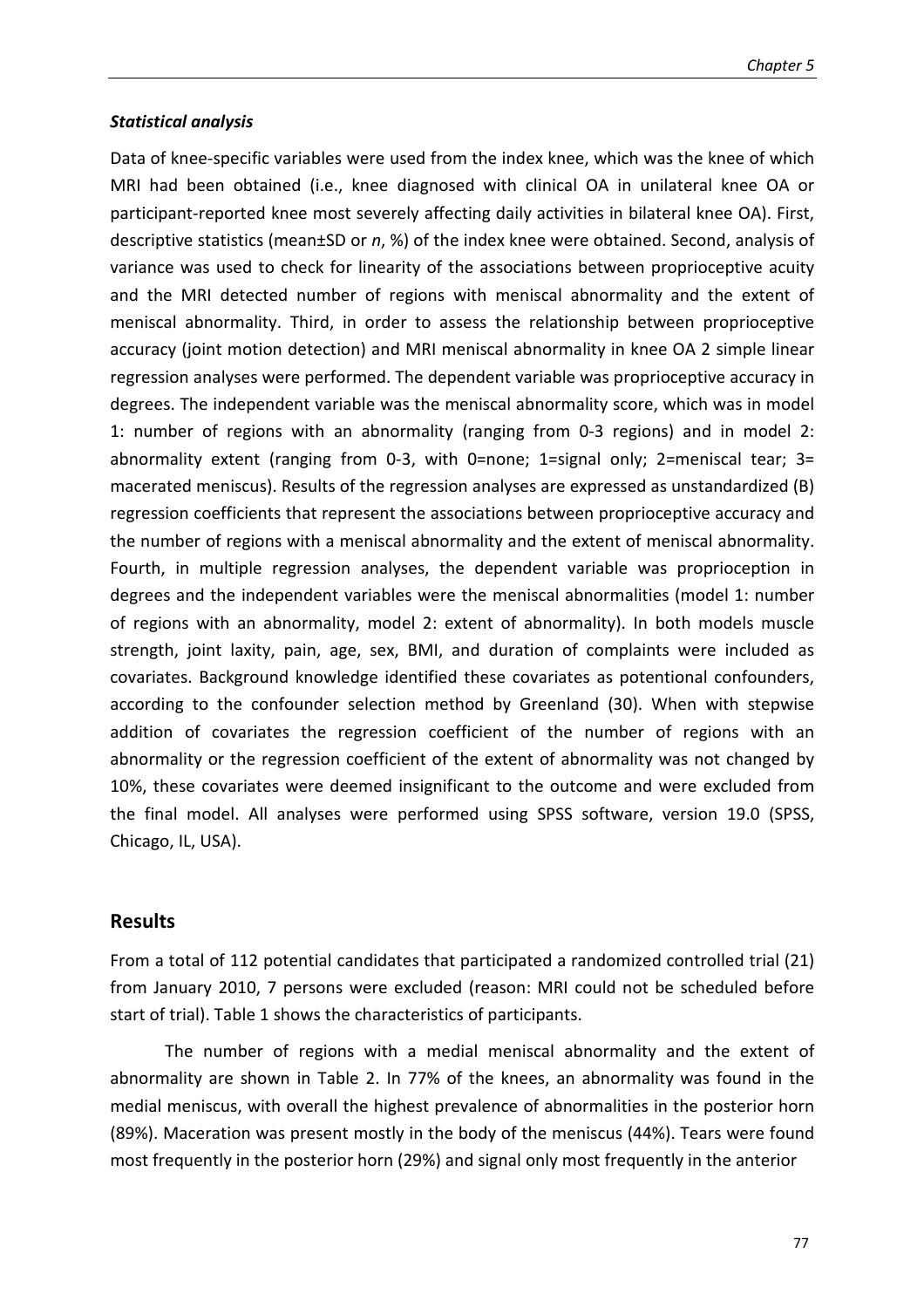|                                                                | Value           |  |  |
|----------------------------------------------------------------|-----------------|--|--|
| Age, mean $\pm$ SD years                                       | $61.4 + 6.9$    |  |  |
| Women, no. (%)                                                 | 73 (70%)        |  |  |
| Body mass index, mean $\pm$ SD kg/m <sup>2</sup>               | $29.1 \pm 4.7$  |  |  |
| Duration of complaints, mean $\pm$ SD years                    | $11.3 \pm 9.2$  |  |  |
| Joint proprioception, mean $\pm$ SD degrees                    | $2.93 \pm 1.86$ |  |  |
| Joint laxity, mean $\pm$ SD degrees                            | $6.9 \pm 2.8$   |  |  |
| Isokinetic muscle strength (extension),                        | $0.89 \pm 0.47$ |  |  |
| mean ± SD Nm/kg                                                |                 |  |  |
| NRS for pain intensity during the past                         | $5.1 + 2.1$     |  |  |
| week, mean $\pm$ SD (range 0-10)                               |                 |  |  |
| K/L knee score, no. (%)                                        |                 |  |  |
| O                                                              | 1(1%)           |  |  |
| 1                                                              | 31 (29%)        |  |  |
| 2                                                              | 28 (27%)        |  |  |
| 3                                                              | 26 (25%)        |  |  |
| 4                                                              | 19 (18%)        |  |  |
| SD=standard deviation; NRS=numeric rating scale; K/L=Kellgren/ |                 |  |  |
| Lawrence.                                                      |                 |  |  |

**Table 1:** Characteristics of participants (*n*=105)

**Table 2:** Prevalence of MRI medial meniscal abnormality\* by region (*n*=105)

|                                                                                              | <b>Anterior horn</b> | <b>Body</b> | <b>Posterior horn</b> |  |
|----------------------------------------------------------------------------------------------|----------------------|-------------|-----------------------|--|
| Normal (no signal or tear)                                                                   | 23 (21.9%)           | 21 (20.0%)  | 11 (10.5%)            |  |
| Signal                                                                                       | 49 (46.7%)           | 24 (22.9%)  | 26 (24.7%)            |  |
| <b>Tears</b>                                                                                 | 5(4.8%)              | 13 (12.5%)  | 30 (28.6%)            |  |
| Maceration                                                                                   | 28 (26.7%)           | 47 (44.8%)  | 38 (36.2%)            |  |
| * Meniscal abnormalities were scored using the BLOKS meniscus score (one option per region). |                      |             |                       |  |

**Table 3:** Distribution of proprioceptive accuracy in degrees over the number of regions with an abnormality and the extent of abnormality of the medial meniscus (*n*=105)

|                        | Proprioceptive | Proprioceptive   |            |  |  |
|------------------------|----------------|------------------|------------|--|--|
| Number of regions with | accuracy       | <b>Extent of</b> | accuracy   |  |  |
| an abnormality         | mean (SD)      | abnormality      | mean (SD)  |  |  |
| No region              | 1.83(1.06)     | No abnormality   | 1.83(1.06) |  |  |
| One region             | 2.09(0.79)     | Signal           | 2.70(1.74) |  |  |
| Two regions            | 2.57(0.93)     | Tears            | 2.85(1.83) |  |  |
| Three regions          | 3.20(2.02)     | Maceration       | 3.19(1.80) |  |  |
| SD=standard deviation. |                |                  |            |  |  |

**Table 4:** Results of the regression analyses of the number of regions and the extent of MRI abnormality in the medial meniscus on knee joint proprioception

| <b>Model 1: Number of regions</b>                                                                                        |      |       | <b>Model 2: Extent of abnormality</b> |                       |      |       |            |
|--------------------------------------------------------------------------------------------------------------------------|------|-------|---------------------------------------|-----------------------|------|-------|------------|
|                                                                                                                          |      |       | 95% CI                                |                       |      |       | 95% CI     |
| Unadjusted*                                                                                                              | 0.45 | 0.009 | 0.12.0.79                             | Unadjusted*           | 0.37 | 0.023 | 0.05, 0.69 |
| Adjusted <sup>+</sup>                                                                                                    | 0.48 | 0.006 | 0.14, 0.83                            | Adiusted <sup>+</sup> | 0.39 | 0.023 | 0.05, 0.72 |
| B=unstandardized regression coefficient; CI=confidence interval; * simple regression: unadjusted; † multiple regression: |      |       |                                       |                       |      |       |            |
| adjusted for muscle strength, joint laxity, NRS pain, age, sex, BMI, and duration of complaints.                         |      |       |                                       |                       |      |       |            |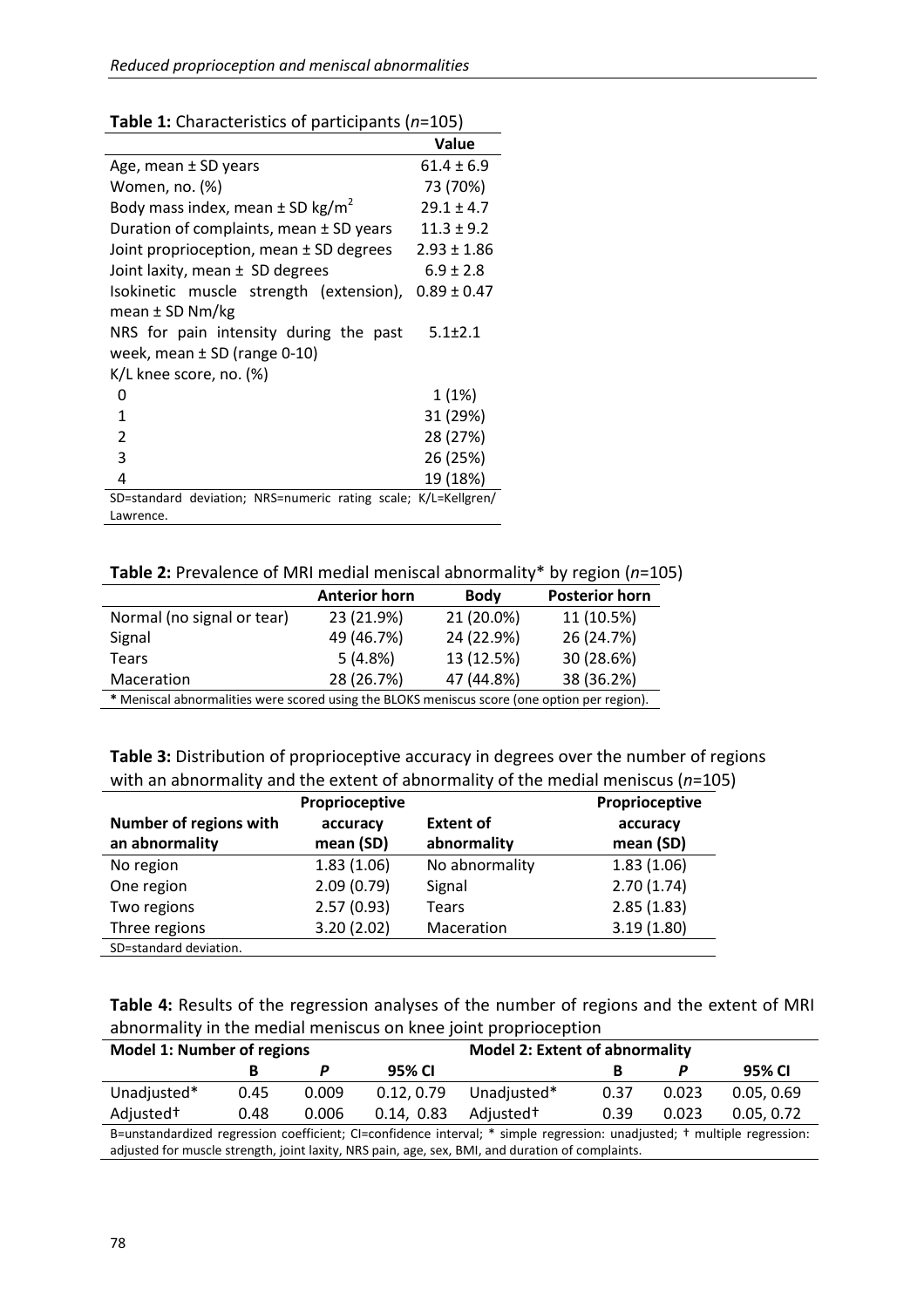horn (47%).

In Table 3 it is shown that the proprioceptive accuracy decreased when the number of regions with a medial meniscus abnormality increased. For those with 3 regions of the meniscus affected, the proprioceptive accuracy was reduced by 3.2 degrees. It is also shown that the proprioceptive accuracy reduced when the extent of a meniscal abnormality increased. For those with a macerated medial meniscus the proprioceptive accuracy was reduced by 3.2 degrees.

To identify cases that were outlying with respect to their values we used Cook's distance and leverage values to assess the influence on the regression model (31). We identified one case as an outlier with extreme proprioceptive inaccuracy and high laxity values and that case was excluded from further regression analyses.

Linear regression analyses (Table 4) showed that the number of regions with a meniscal abnormality was significantly associated with proprioceptive accuracy. This association was not confounded by any of the covariates (muscle strength, joint laxity, pain, duration of complaints, and demographic factors). The regression coefficient (B) indicates that with every increase in the number of regions with an abnormality in the medial meniscus, the accuracy of proprioception decreased by 0.48 degrees. Linear regression analyses also showed that the extent of meniscal abnormality was also significantly associated with proprioceptive accuracy (Table 4). This association was not substantively confounded by the covariates. The regression coefficient (B) indicates that any unit of increase in extent of abnormality in the medial meniscus, ranging from normal to maceration, decreased the accuracy of proprioception by 0.39 degrees.

No associations between medial and anterior medial meniscal extrusion and accuracy of proprioception were found.

#### **Discussion**

In a cross-sectional study of persons with established knee OA, we explored the association between reduced proprioceptive accuracy and medial meniscal abnormalities. Abnormalities were present in the anterior horn (78%), body (80%) and posterior horn (90%) of the medial meniscus. A significant association was found between reduced proprioceptive accuracy and the number of regions with an abnormal medial meniscus, as well as with the extent of medial meniscus abnormality. Our results confirm the hypothesis that proprioceptive accuracy and meniscal abnormality are associated (2,3). A meniscal abnormality may predispose to reduced proprioceptive accuracy. Alternatively, reduced proprioceptive accuracy might itself add to an overloading of the medial meniscus through its reduced neuromuscular reflex responses, leading to knee joint instability and therefore to a self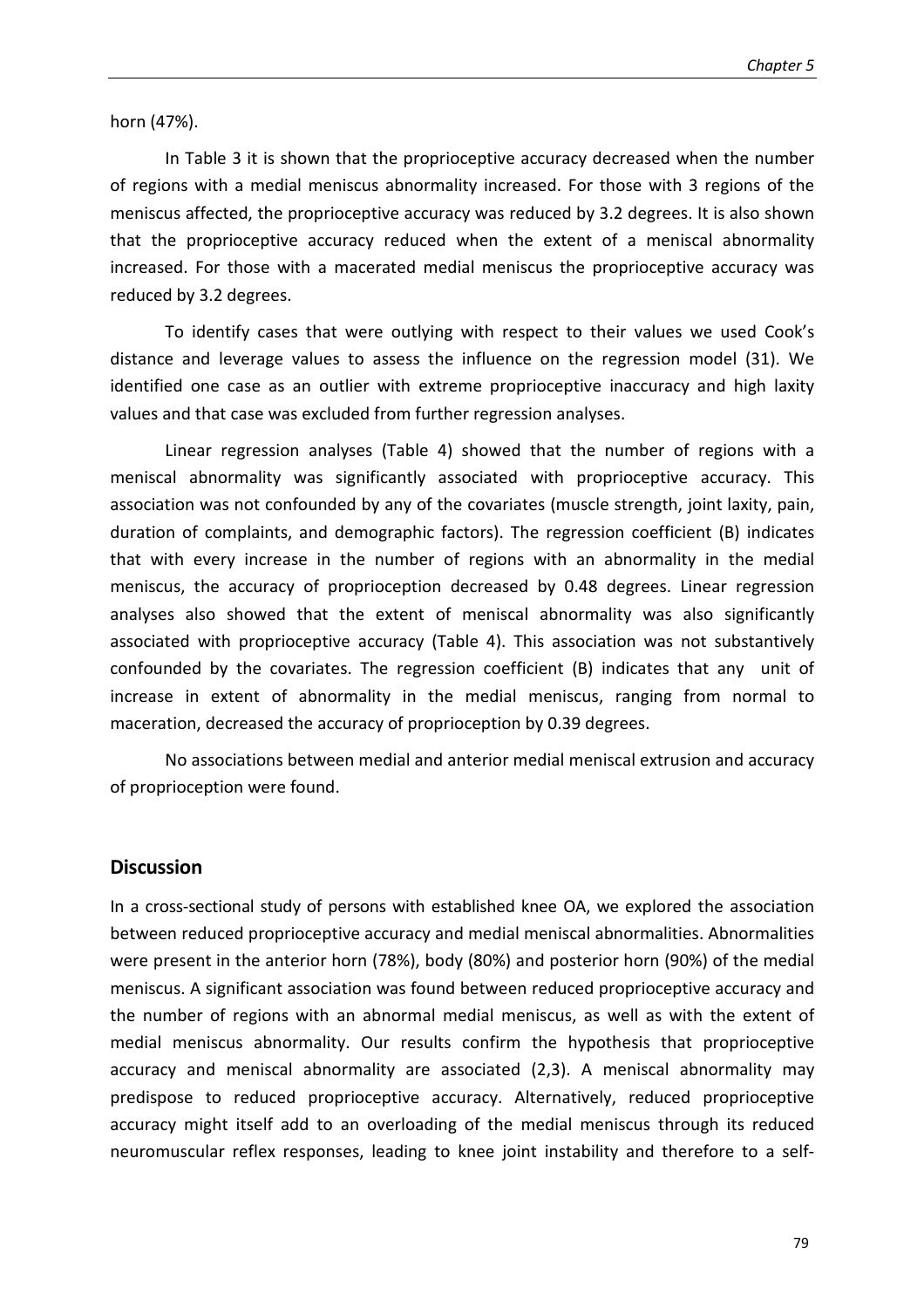perpetuating cycle. The cause and effect relationship need to be confirmed in longitudinal studies.

 In proprioception, different active and passive key factors of the knee are integrated and related to each other (9,10). Via neuromuscular reflex responses, proprioception controls muscle activity and as a result protects the knee from excessive and possible injurious loads (9). In cases of injurious loads, meniscal abnormality is indirectly the result of reduced proprioceptive accuracy, but conversely, the meniscal abnormality will alter proprioceptive accuracy. Reduced proprioceptive accuracy, next to muscle weakness, is an important factor of the neuromuscular reflex system in the facilitation of joint stabilization. Knee instability is a highly prevalent characteristic in knee OA subjects (20,21,32-34). Therefore, our results suggest that persons with knee OA with reduced proprioceptive accuracy and meniscal abnormality will suffer from more knee instability. Future studies are needed to explore the associations between knee joint instability, reduced proprioceptive accuracy, and meniscal abnormality. Consequently, reduced proprioceptive accuracy and meniscal abnormality necessitate a change in exercise regimens. Neuromuscular exercises might be of great importance in persons with reduced proprioceptive accuracy and meniscal abnormality with the aim to affect the self-perpetuating cycle and improve knee joint stability.

 Several scoring methods have been developed over the last few years (25,26,35). We used the scoring of meniscal abnormality as has been described by the BLOKS (25,26). This scoring method provided the radiologist with a clear method to identify and classify the abnormal features of the medial meniscus. An MRI-detected meniscal abnormality was defined as a loss of overall normal morphological appearance of the medial meniscus and scored as signal only, vertical tear, horizontal tear, complex tear, root tear, or maceration of the anterior horn, body or posterior horn (25). Maceration of the meniscus was highly prevalent, which has also been found in other studies (2,11), indicating that our sample had severe knee OA. Tears were less frequently present (range from 4.7% to 28.6%) when compared to other studies (36-40). In those studies, more than 50% of subjects with knee OA showed tears, particularly in the early stages of knee OA. The prevalence of meniscal changes in the anterior horn was high compared to other knee OA studies (39,40). However, we could not find a clear explanation for this high prevalence. A possible reason could be the severity of OA in our sample, with complaints duration of  $11.3 \pm 9.2$  years and radiographic damage in 70% of the knees (K&L score ≥2).

Meniscal signal only, can be presumed as the first MRI meniscal feature showing an abnormal integrity of the meniscus (13). Some authors suggest that a signal is an MRI feature indicating normal integrity, while other authors define it as the first feature of a loss of integrity and therefore as an abnormality (13). We scored signal only as a non-severe abnormality, which we interpreted as the first characteristic of the medial meniscus in knee OA with a loss of integrity. A further reason to classify a meniscal signal as an abnormality is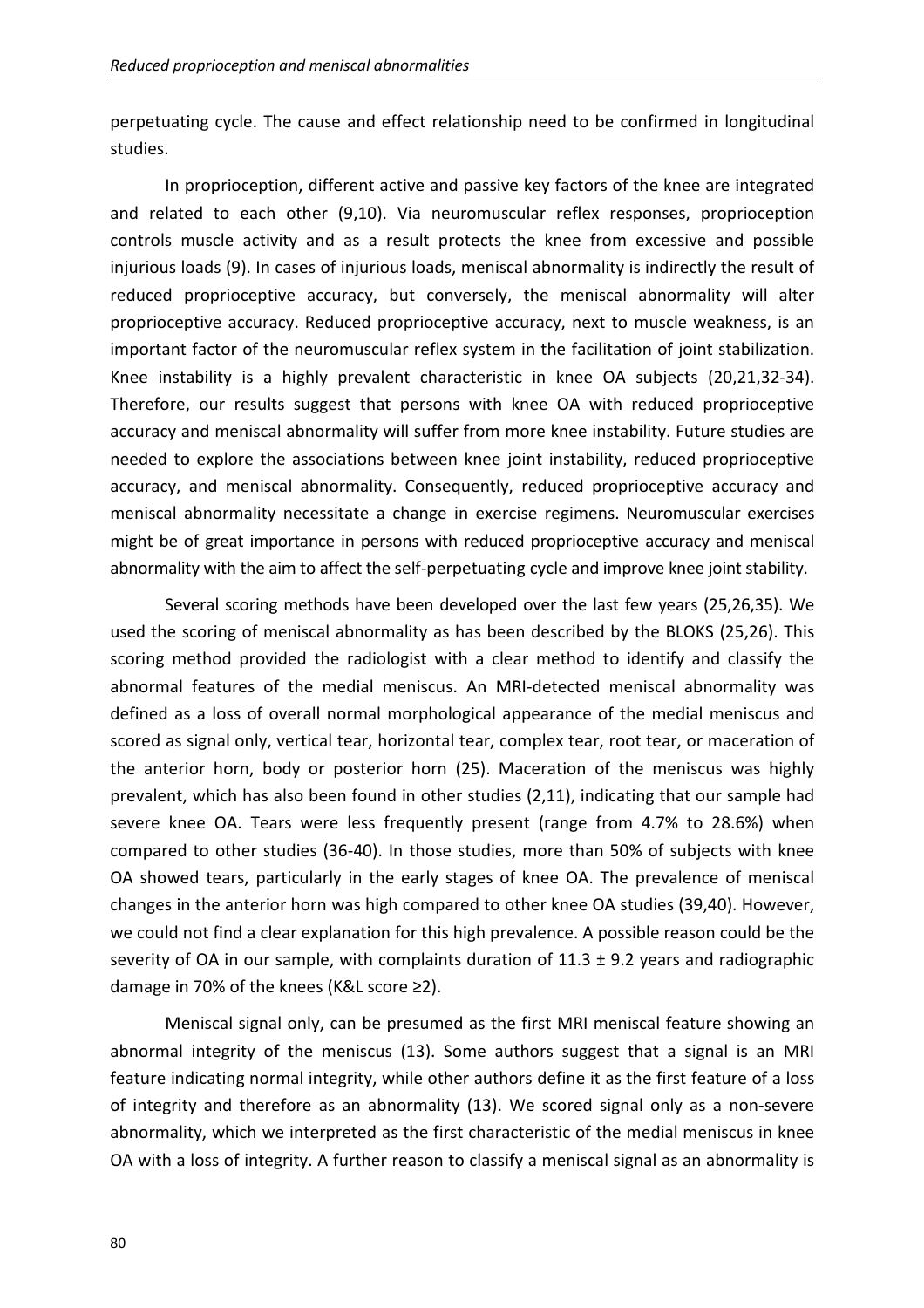to be able to distinguish more precisely between normal morphology of the meniscus and the presence of a tear in the meniscus with high signal.

Several limitations to our study bear attention. Firstly, no control-group was included in the study. It is necessary to control for meniscal abnormalities in a 'healthy' population of comparable age and sex. It has been shown that meniscal abnormality is highly prevalent in healthy older subjects (2,3) and that proprioceptive accuracy decreases in the elderly (7,9). The present study is the first exploratory study that has shown an association between proprioceptive accuracy and meniscal abnormality in persons with established knee OA. This needs to be replicated in future studies, including early and severe knee OA, matched with healthy controls. Secondly, we assessed maceration as a severe extent of a meniscal abnormality. Maceration could be the result of destruction of the meniscus as part of the osteoarthritic process, but also the result of a former resection of the meniscus. In scoring MRI features, it is difficult to distinguish between maceration due to destruction or to a resection of the meniscus. History-taking could give additional information about the cause behind maceration. Thirdly, the BLOKS scoring system does not provide a scoring of tears in the 'red' zone, i.e., in the high-vascularization region of the insertional ligaments of the meniscus, while this region is of particular interest as it contains a higher density of mechanoreceptors. Future studies on the relation between meniscal damage and proprioceptive accuracy may need to focus on this particular region. Fourthly, subjects were included when biomechanically assessed and/or self-reported knee instability was present. Therefore, our results cannot be generalized to all subjects with knee OA. Finally, this study confirms former speculations about the relationship between proprioceptive accuracy and meniscal abnormality (2,3), however, it does not prove a causal relationship. Future studies need to focus on MRIdetected meniscal features and proprioception in a longitudinal design, to clarify the interaction between meniscal abnormality and reduced proprioceptive accuracy in a selfperpetuating cycle.

To conclude, this is the first study showing that reduced proprioceptive accuracy is associated with medial meniscal abnormality in knee osteoarthritis. The study highlights the importance of meniscal abnormality in understanding reduced proprioceptive accuracy in persons with knee OA.

*Acknowledgements*. We gratefully acknowledge S. Webster for his assistance in correcting the manuscript. We also thank S. Romviel for collecting data. This study was funded by the Dutch Arthritis Foundation and Servier. The study sponsors had no involvement in the study.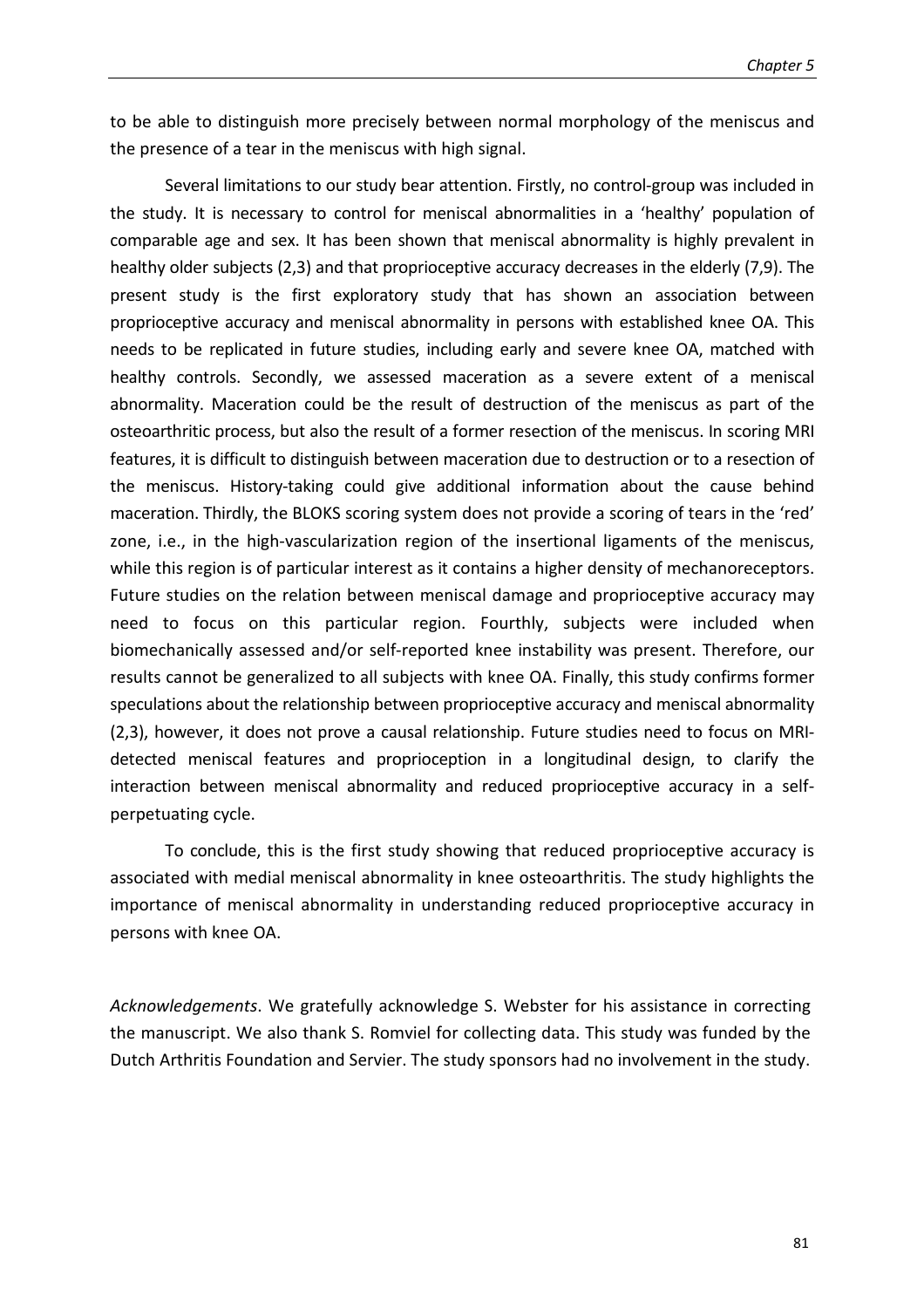#### **References**

- (1) Bijlsma JW, Berenbaum F, Lafeber FP. Osteoarthritis: an update with relevance for clinical practice. Lancet 2011;377(9783):2115-2126.
- (2) Englund M, Guermazi A, Lohmander SL. The role of the meniscus in knee osteoarthritis: a cause or consequence? Radiol Clin North Am 2009;47(4):703-12.
- (3) Englund M, Guermazi A, Lohmander LS. The meniscus in knee osteoarthritis. Rheum Dis Clin North Am 2009;35(3):579-90.
- (4) Lo GH, Hunter DJ, Nevitt M, Lynch J, McAlindon TE; OAI Investigators Group. Strong association of MRI meniscal derangement and bone marrow lesions in knee osteoarthritis: data from the osteoarthritis initiative. Osteoarthritis Cartilage 2009;17(6):743-7.
- (5) Dekker J, van Dijk GM, Veenhof C. Risk factors for functional decline in osteoarthritis of the hip or knee. Curr Opin Rheumatol 2009;21(5):520-4.
- (6) van der Esch M, Steultjens M, Harlaar J, Knol D, Lems W, Dekker J. Joint proprioception, muscle strength, and functional ability in patients with osteoarthritis of the knee. Arthritis Rheum 2007;57(5):787-793.
- (7) Sharma L, Cahue S, Song J, Hayes K, Pai YC, Dunlop D. Physical functioning over three years in knee osteoarthritis: role of psychosocial, local mechanical, and neuromuscular factors. Arthritis Rheum 2003; 48(12):3359-3370.
- (8) Felson DT, Gross KD, Nevitt MC, Yang M, Lane NE, Torner JC et al. The effects of impaired joint position sense on the development and progression of pain and structural damage in knee osteoarthritis. Arthritis Rheum 2009;61(8):1070-1076.
- (9) Knoop J, Steultjens MP, van der Leeden M, van der Esch M, Thorstensson CA, Roorda LD et al. Proprioception in knee osteoarthritis: a narrative review. Osteoarthritis Cartilage 2011;19(4):381-388.
- (10) Smith TO, King JJ, Hing CB. The effectiveness of proprioceptive-based exercise for osteoarthritis of the knee: a systematic review and meta-analysis. Rheumatol Int 2012;32(11):3339-51.
- (11) Englund M, Felson DT, Guermazi A, Roemer FW, Wang K, Crema MD, et al. Risk factors for medial meniscal pathology on knee MRI in older US adults: a multicentre prospective cohort study. Ann Rheum Dis 2011;70(10):1733-9.
- (12) Englund M. The role of the meniscus in osteoarthritis genesis. Med Clin North Am 2009;93(1):37-43.
- (13) Englund M, Niu J, Guermazi A, Roemer FW, Hunter DJ, Lynch JA, et al. Effect of meniscal damage on the development of frequent knee pain, aching, or stiffness. Arthritis Rheum 2007;56(12):4048-54.
- (14) Andriacchi TP, Dyrby CO, Johnson TS. The use of functional analysis in evaluating knee kinematics. Clin Orthop Relat Res 2003;410:44-53.
- (15) Schipplein OD, Andriacchi TP. Interaction between active and passive knee stabilizers during level walking. J Orthop Res 1991;9:113-9.
- (16) Netravali NA, Koo S, Giori NJ, Andriacchi TP. The effect of kinematic and kinetic changes on meniscal strains during gait. J Biomech Eng 2011;133(1):011006.
- (17) Aagaard H, Verdonk R. Function of the normal meniscus and consequences of meniscal resection. Scand J Med Sci Sports 1999;9(3):134-40
- (18) Messner K, Gao J. The menisci of the knee joint. Anatomical and functional characteristics, and a rationale for clinical treatment. J Anat 1998;193:161-78.
- (19) Assimakopoulos AP, Katonis PG, Agapitos MV, Exarchou EI. The innervation of the human meniscus. Clin Orthrop 1992;275:232-6.1992.
- (20) Sharma L, Eckstein F, Song J, Guermazi A, Prasad P, Kapoor D, et al Relationship of meniscal damage, meniscal extrusion, malalignment, and joint laxity to subsequent cartilage loss in osteoarthritic knees. Arthritis Rheum 2008;58:1716-26.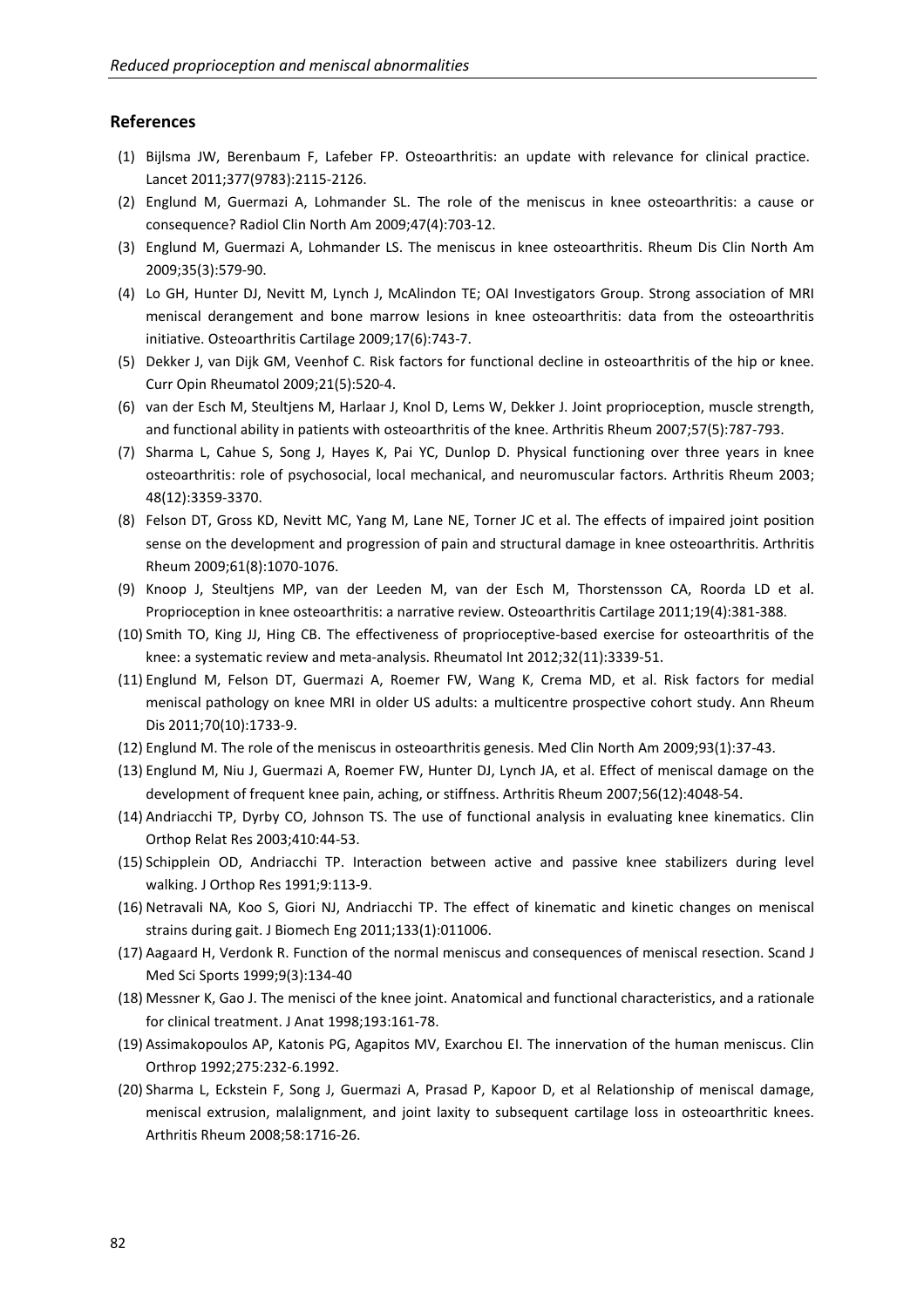- (21) Knoop J, van der Leeden M, van der Esch M, Thorstensson C, Gerritsen M, Voorneman R, et al. Association of lower muscle strength with self-reported knee instability in osteoarthritis of the knee: results from the Amsterdam Osteoarthritis cohort. Arthritis Care Res (Hoboken) 2012;64(1):38-45.
- (22) Knoop J, Dekker J, van der Leeden M, van der Esch M, Thorstensson CA, Gerritsen M et al. Knee joint stabilization therapy in patients with osteoarthritis of the knee: a randomized, controlled trial. Osteoarthritis Cartilage 2013;21(8):1025-34.
- (23) Altman R, Asch E, Bloch D, Bole G, Borenstein D, Brandt K et al. Development of criteria for the classification and reporting of osteoarthritis. Classification of osteoarthritis of the knee. Diagnostic and Therapeutic Criteria Committee of the American Rheumatism Association. Arthritis Rheum 1986;29(8): 1039-1049.
- (24) Hurkmans EJ, van der Esch M, Ostelo RW, Knol D, Dekker J, Steultjens MP. Reproducibility of the measurement of knee joint proprioception in patients with osteoarthritis of the knee. Arthritis Rheum 2007;57(8):1398-403.
- (25) Hunter DJ, Guermazi A, Lo GH, Grainger AJ, Conaghan PG, Boudreau RM, et al. Evolution of semiquantitative whole joint assessment of knee OA: MOAKS (MRI Osteoarthritis Knee Score). Osteoarthritis Cartilage 2011;19(8):990-1002.
- (26) Hunter DJ, Lo GH, Gale D, Grainger AJ, Guermazi A, Conaghan PG. The reliability of a new scoring system for knee osteoarthritis MRI and the validity of bone marrow lesion assessment: BLOKS (Boston Leeds Osteoarthritis Knee Score). Ann Rheum Dis 2008;67(2):206-211.
- (27) van der Esch M, Steultjens MPM, Knol D, Dinant H, Dekker J. Joint laxity modifies the relationship between muscle strength and disability in patients with osteoarthritis of the knee. Arthritis Rheum 2006; 55:953-9.
- (28) Altman RD, Gold GE. Atlas of individual radiographic features in osteoarthritis, revised. Osteoarthritis Cartilage 2007;15 Suppl A:A1-56.
- (29) Buckland-Wright C. Protocols for precise radio-anatomical positioning of the tibiofemoral and patellofemoral compartments of the knee. Osteoarthritis Cartilage 1995;3 Suppl A:71-80.
- (30) Greenland S. Invited commentary: variable selection versus shrinkage in the control of multiple confounders. A J Epidemiolog 2008;167:523-29
- (31) Kutner MH, Nachtsheim CJ, Neter J, Li W. Applied Linear Statistical Models; 5<sup>th</sup> ed. McGraw-Hill: New York, 2005;398-405
- (32) van der Esch M, Knoop J, van der Leeden M, Voorneman R, Gerritsen M, Reiding D,et al. Self-reported knee instability and activity limitations in patients with knee osteoarthritis: results of the Amsterdam osteoarthritis cohort. Clin Rheumatol 2012;31(10):1505-10.
- (33) Felson DT, Niu J, McClennan C, Sack B, Aliabadi P, Hunter DJ et al. Knee buckling: prevalence, risk factors, and associated limitations in function. Ann Intern Med 2007;147:534-40.
- (34) Fitzgerald GK, Piva SR, Irrgang JJ. Reports of joint instability in knee osteoarthritis: its prevalence and relationship to physical function. Arthritis Rheum 2004;51:941-6.
- (35) Hayashi D, Guermazi A, Hunter DJ. Osteoarthritis year 2010 in review: imaging. Osteoarthritis Cartilage 2011;19(4):354-60.
- (36) Bhattacharyya T, Gale D, Dewire P, Totterman S, Gale E, McLaughlin S et al. The clinical importance of meniscal tears demonstrated by magnetic resonance imaging in osteoarthritis of the knee. J Bone Joint Surg Am 2003;85(1):4-9.
- (37) Davies-Tuck ML, Martel-Pelletier J, Wluka AE, Pelletier JP, Ding C, Jones G, et al. Meniscal tear and increased tibial plateau bone area in healthy post-menopausal women. Osteoarthritis Cartilage 2008; 16(2):268-71.
- (38) Hunter DJ. Imaging insights on the epidemiology and pathophysiology of osteoarthritis. Rheum Dis Clin North Am 2009;35(3):447-63.